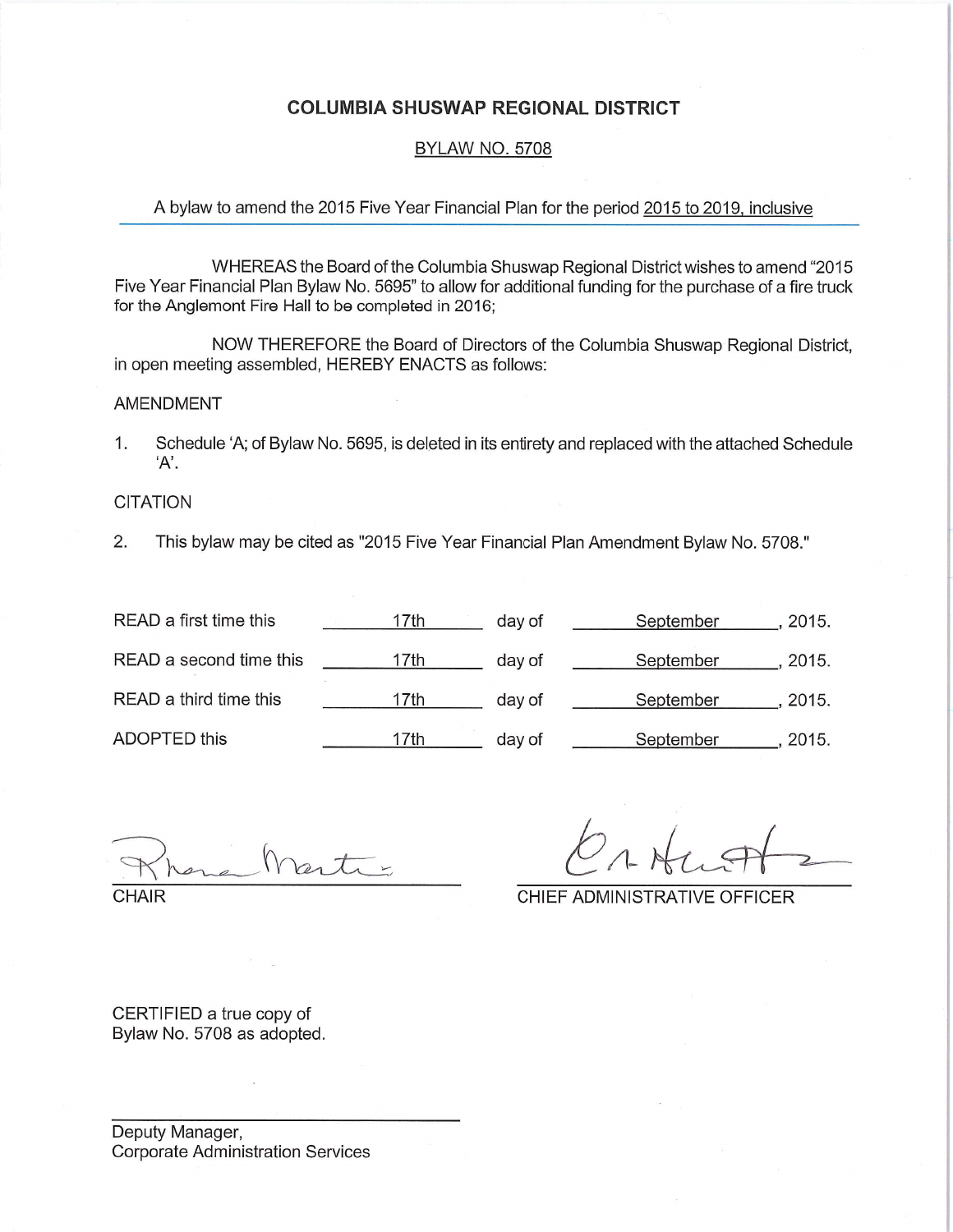|                                             |     |    | 2015          |    | 2016          |    | 2017          | 2018            |    | 2019       |
|---------------------------------------------|-----|----|---------------|----|---------------|----|---------------|-----------------|----|------------|
| <b>REVENUES:</b>                            |     |    |               |    |               |    |               |                 |    |            |
| <b>Tax Requisition</b>                      |     | \$ | 13,031,128 \$ |    | 13,502,797 \$ |    | 13,663,044 \$ | 13,854,803      | S. | 14,045,894 |
| <b>Parcel Taxes</b>                         |     |    | 1,026,210     |    | 1,012,309     |    | 1,019,536     | 1,018,015       |    | 1,018,314  |
| Railway Tax Mitigation                      |     |    | 362,407       |    | 362,407       |    | 362,407       | 362,407         |    | 362,407    |
| Grants and transfers from other government  |     |    | 3,793,680     |    | 3,222,264     |    | 3,023,764     | 3,098,264       |    | 3,255,764  |
| Surplus                                     |     |    | 2,398,356     |    | 515,832       |    | 285,330       | 213,900         |    | 178,400    |
| <b>Transfer from Reserve</b>                |     |    | 2,638,993     |    | 1,727,465     |    | 3,926,469     | 1,527,569       |    | 1,169,669  |
| Other                                       |     |    | 17,745,642    |    | 11,640,166    |    | 11,147,010    | 11,180,240      |    | 11,082,189 |
| <b>TOTAL REVENUES:</b>                      |     | Ŝ. | 40,996,416    | -S | 31,983,240    | Š. | 33,427,560 \$ | 31,255,198      | S  | 31,112,637 |
|                                             |     |    |               |    |               |    |               |                 |    |            |
| <b>EXPENDITURES:</b>                        |     |    |               |    |               |    |               |                 |    |            |
| <b>Corporate Services and Finance</b>       |     |    |               |    |               |    |               |                 |    |            |
| Regional General Government                 | 010 | \$ | 1,448,938 \$  |    | 1,435,000 \$  |    | 1,460,000 \$  | 1,485,000 \$    |    | 1,510,000  |
| Electoral Area General Government           | 011 |    | 1,269,475     |    | 1,254,850     |    | 1,278,950     | 1,333,550       |    | 1,329,150  |
| Administrative Cost Allocation and IT       | 012 |    | 6,031,117     |    | 1,282,376     |    | 1,308,976     | 1,346,200       |    | 1,391,700  |
| Vehicle Fleet                               | 013 |    | 45,711        |    | 50,012        |    | 50,012        | 50,012          |    | 50,012     |
| Feasibility Study                           | 015 |    | 40,000        |    | 20,000        |    | 20,000        | 20,000          |    | 20,000     |
| <b>BC Hydro Grant Distribution</b>          | 019 |    | 1,570,000     |    | 1,780,000     |    | 1,850,000     | 1,900,000       |    | 1,900,000  |
| <b>Electoral Area GIA</b>                   | 025 |    | 481,854       |    | 480,000       |    | 480,000       | 480,000         |    | 480,000    |
| <b>Community Works Fund Agreement</b>       | 192 |    | 1,068,460     |    |               |    |               |                 |    |            |
| <b>Total Corporate Services and Finance</b> |     | \$ | 11,955,555    | Ŝ. | 6,302,238     | \$ | 6,447,938     | \$<br>6,614,762 | \$ | 6,680,862  |
|                                             |     |    |               |    |               |    |               |                 |    |            |
| <b>Information Technology</b>               |     |    |               |    |               |    |               |                 |    |            |
| GIS/Mapping                                 | 260 | \$ | 378,747 \$    |    | $370,275$ \$  |    | 376,427 \$    | 384,043 \$      |    | 391,804    |
| <b>House Numbering</b>                      | 264 |    | 21,057        |    | 22,153        |    | 23,208        | 24,260          |    | 25,313     |
| <b>Total Information Technology</b>         |     | \$ | 399,804 \$    |    | 392,428       | \$ | 399,635 \$    | 408,303         | \$ | 417,117    |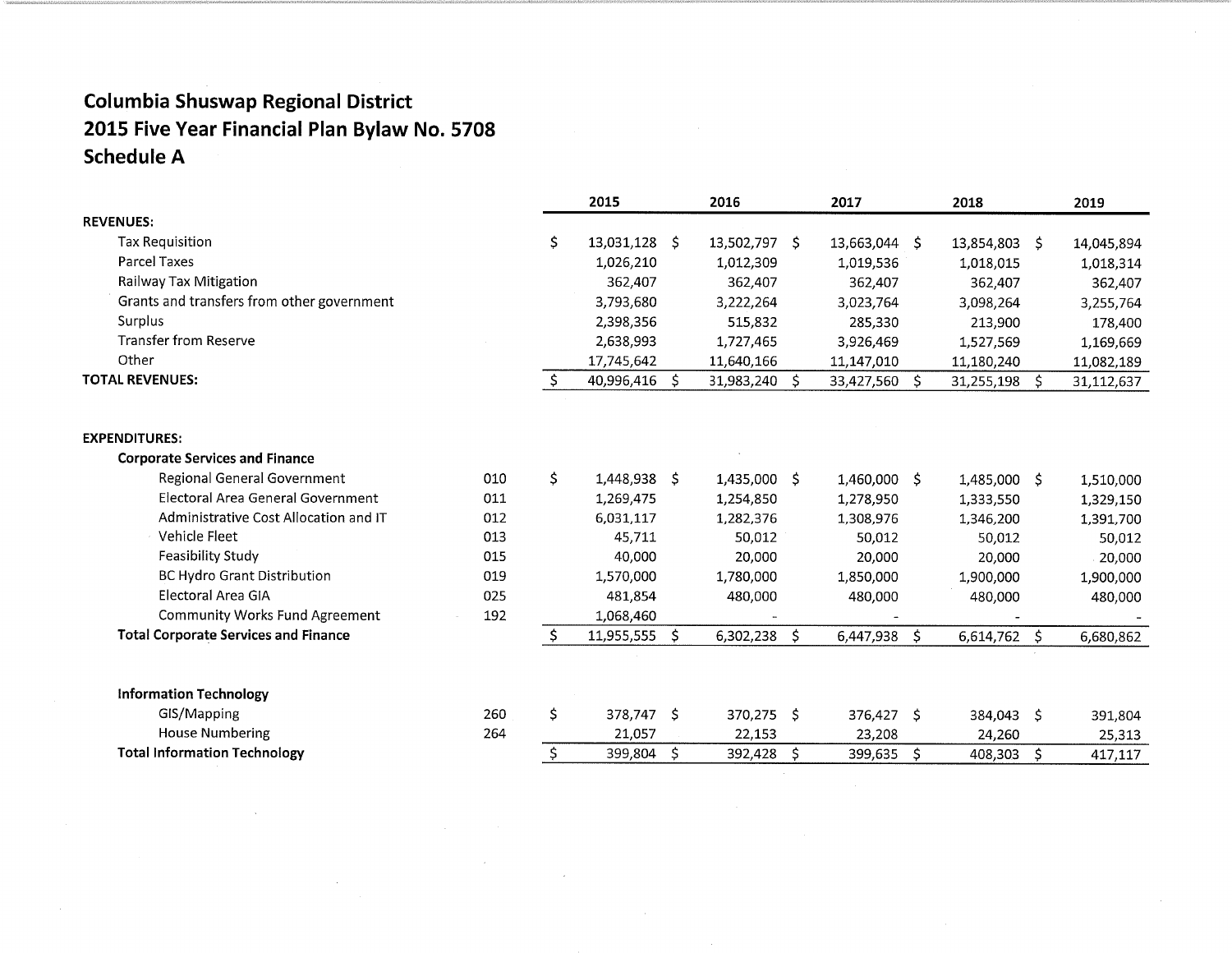|                                            |     | 2015             |    | 2016               |    | 2017      |    | 2018       |    | 2019      |
|--------------------------------------------|-----|------------------|----|--------------------|----|-----------|----|------------|----|-----------|
| <b>Development Services</b>                |     |                  |    |                    |    |           |    |            |    |           |
| EA F Building Inspection                   | 171 | \$<br>121,907 \$ |    | $120,041 \quad$ \$ |    | 121,854   | S  | 125,035 \$ |    | 128,354   |
| By-Law Enforcement                         | 180 | 324,301          |    | 306,230            |    | 309,923   |    | 316,292    |    | 322,929   |
| Development Services                       | 265 | 1,271,298        |    | 1,255,580          |    | 1,246,508 |    | 1,249,101  |    | 1,247,360 |
| <b>Planning Special Projects</b>           | 266 | 387,716          |    | 134,266            |    | 60,927    |    | 13,593     |    | 8,859     |
| <b>Total Development Services</b>          |     | \$<br>2,105,222  | Ś. | 1,816,117          | -S | 1,739,212 | S. | 1,704,021  | S  | 1,707,502 |
|                                            |     |                  |    |                    |    |           |    |            |    |           |
|                                            |     |                  |    |                    |    |           |    |            |    |           |
| <b>Environmental Health Services</b>       |     |                  |    |                    |    |           |    |            |    |           |
| Hummingbird Creek Maintenance              | 183 | \$<br>580 \$     |    | 580 \$             |    | 580 \$    |    | 580 \$     |    | 580       |
| Sims Creek Maintenance                     | 184 | 1,000            |    | 1,000              |    | 1,000     |    | 1,000      |    | 1,000     |
| Recycling                                  | 218 | 1,290,112        |    | 1,308,006          |    | 1,311,650 |    | 1,308,333  |    | 1,310,167 |
| Regional Solid Waste Management            | 219 | 3,280,000        |    | 3,325,000          |    | 5,135,000 |    | 3,335,000  |    | 3,335,000 |
| Shuswap Milfoil Control                    | 280 | 243,688          |    | 241,919            |    | 241,942   |    | 267,544    |    | 427,654   |
| Weed Control/Enforcement                   | 286 | 73,264           |    | 72,636             |    | 72,864    |    | 73,186     |    | 73,519    |
| Revelstoke/EA B Mosquito Control           | 290 | 87,127           |    | 76,246             |    | 67,862    |    | 67,193     |    | 65,760    |
| Golden/EA A Mosquito Control               | 291 | 169,392          |    | 159,120            |    | 147,756   |    | 138,738    |    | 133,637   |
| EA E Mosquito Control                      | 292 | 10,922           |    | 11,009             |    | 11,098    |    | 11,188     |    | 11,278    |
| Scotch/Lee Creek Mosquito Control          | 294 | 58,108           |    | 49,805             |    | 47,990    |    | 48,200     |    | 48,310    |
| Sterile Insect Release Program             | 295 | 70,270           |    | 71,288             |    | 71,288    |    | 71,288     |    | 71,288    |
| <b>Total Environmental Health Services</b> |     | 5,284,463        |    | 5,316,609          | Ŝ. | 7,109,030 | \$ | 5,322,250  | Ś. | 5,478,193 |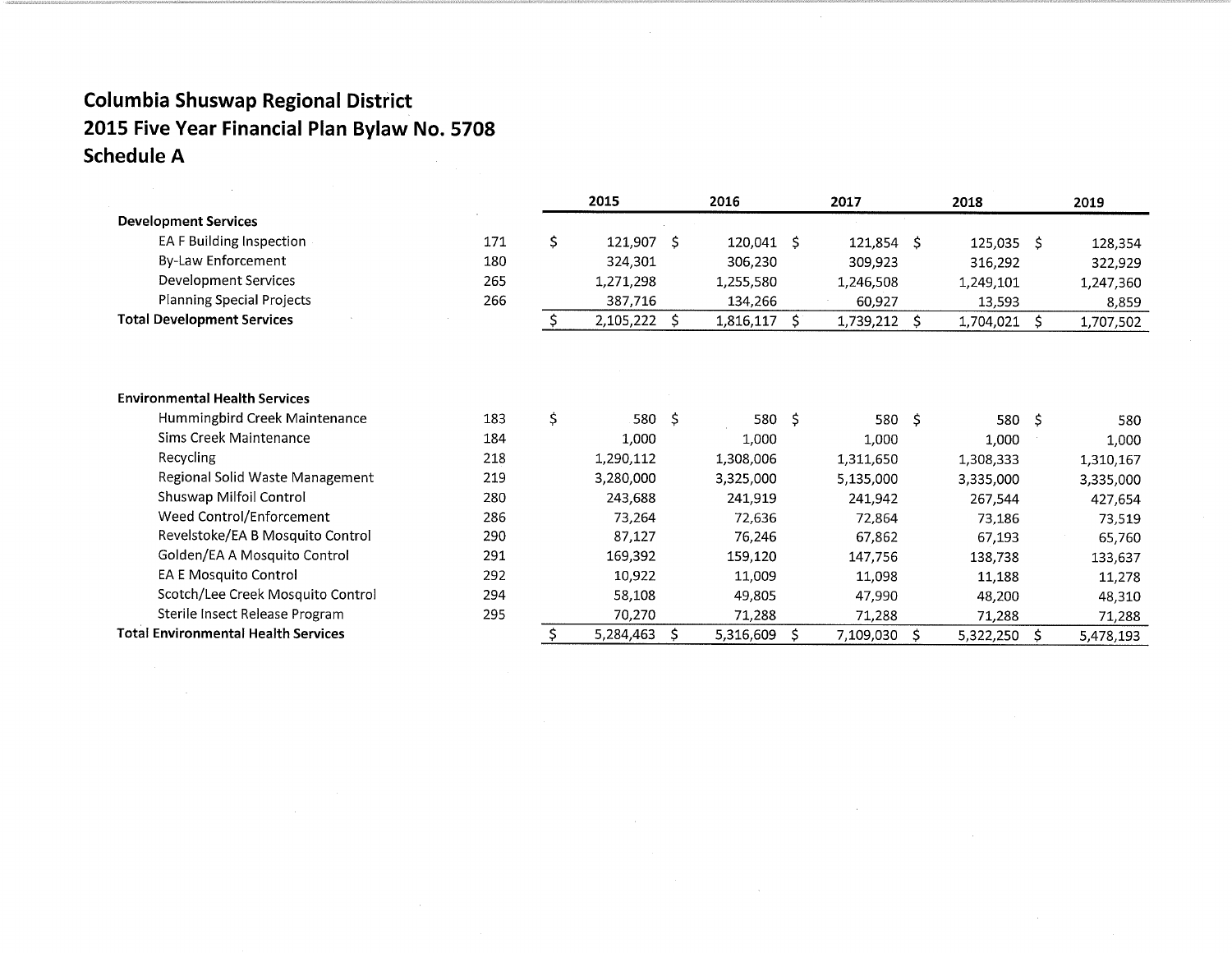|                                     |     | 2015               | 2016         |              | 2017         | 2018       |                     | 2019      |
|-------------------------------------|-----|--------------------|--------------|--------------|--------------|------------|---------------------|-----------|
| <b>Community Services</b>           |     |                    |              |              |              |            |                     |           |
| <b>EA B Fire Protection</b>         | 031 | \$<br>$145,150$ \$ | $136,217$ \$ |              | 134,971 \$   | 137,552 \$ |                     | 134,241   |
| Shuswap Fire Protection             | 032 |                    | 372,363      |              |              |            |                     |           |
| <b>Falkland Fire Protection</b>     | 033 | 215,740            | 175,322      |              | 178,476      | 181,601    |                     | 184,964   |
| Swansea Point Fire Protection       | 034 | 184,739            | 132,040      |              | 132,348      | 132,908    |                     | 134,073   |
| Anglemont Fire Protection           | 035 | 25,048             |              |              |              |            |                     |           |
| Nicholson Fire Protection           | 036 | 352,619            | 185,393      |              | 143,378      | 146,136    |                     | 369,447   |
| Ranchero/Deep Creek Fire Protection | 037 | 300,642            | 189,471      |              | 240,277      | 230,503    |                     | 189,903   |
| Scotch/Lee Creek Fire Protection    | 038 | 112,473            |              |              |              |            |                     |           |
| Celista Fire Protection             | 039 | 52,000             |              |              |              |            |                     |           |
| Malakwa Fire Protection             | 040 | 141,939            | 128,146      |              | 129,279      | 129,353    |                     | 129,692   |
| Silver Creek Fire Protection        | 041 | 497,326            | 182,301      |              | 182,673      | 182,935    |                     | 183,738   |
| <b>EA E Fire Protection</b>         | 043 | 26,215             | 21,915       |              | 22,118       | 22,323     |                     | 22,537    |
| Kault Hill Fire Protection          | 045 | 9,400              | 9,400        |              | 9,400        | 9,400      |                     | 9,400     |
| Regional Fire Protection            | 046 | 203,452            | 200,400      |              | 204,500      | 208,600    |                     | 212,700   |
| Area C Sub-Regional Fire Protection | 047 | 1,385,203          | 1,262,073    |              | 919,382      | 1,250,443  |                     | 985,269   |
| Area F Sub-Regional Fire Protection | 048 | 633,344            | 779,825      |              | 669,925      | 588,989    |                     | 571,855   |
| 911 Emergency Telephone Response    | 049 | 321,768            | 308,207      |              | 303,953      | 270,403    |                     | 275,312   |
| Shuswap Emergency Preparedness      | 050 | 288,576            | 279,358      |              | 362,086      | 284,259    |                     | 288,076   |
| Rev/EA B Emergency Preparedness     | 051 | 100,101            | 100,205      |              | 100,210      | 100,211    |                     | 100,211   |
| Golden/EA A Emergency Preparedness  | 052 | 80,252             | 81,884       |              | 83,247       | 84,629     |                     | 85,749    |
| EA D Dog Control                    | 060 | 5,300              | 5,050        |              | 4,850        | 4,800      |                     | 4,800     |
| EA C Dog Control                    | 061 | 24,300             | 24,800       |              | 24,800       | 25,800     |                     | 25,800    |
| EA F Dangerous Dog Control          | 062 | 18,100             | 17,300       |              | 16,000       | 14,300     |                     | 12,800    |
| Shuswap Airport                     | 074 | 133,023            | 133,186      |              | 133,194      | 133,195    |                     | 133,195   |
| Revelstoke/EA B Airport             | 075 | 722,914            | 874,696      |              | 549,735      | 547,237    |                     | 543,812   |
| Golden/EA A Airport                 | 076 | 52,629             | 44,146       |              | 45,008       | 45,894     |                     | 46,794    |
| Golden/EA A Arena                   | 340 | 718,289            | 578,431      |              | 722,617      | 1,016,987  |                     | 536,987   |
| Sicamous/EA E Recreation Centre     | 345 | 433,616            | 408,950      |              | 416,750      | 434,450    |                     | 764,950   |
| Golden/EA A Curling Rink            | 370 | 247,250            | 62,000       |              | 62,100       | 62,200     |                     | 62,300    |
| Golden/EA A Library                 | 380 | 356,213            | 357,650      |              | 363,200      | 368,250    |                     | 368,300   |
| Okanagan Regional Library           | 381 | 883,192            | 889,396      |              | 888,100      | 893,100    |                     | 893,100   |
| <b>Total Community Services</b>     |     | \$<br>8,670,813 \$ | 7,940,125    | $\mathsf{S}$ | 7,042,577 \$ | 7,506,458  | $\ddot{\mathsf{S}}$ | 7,270,005 |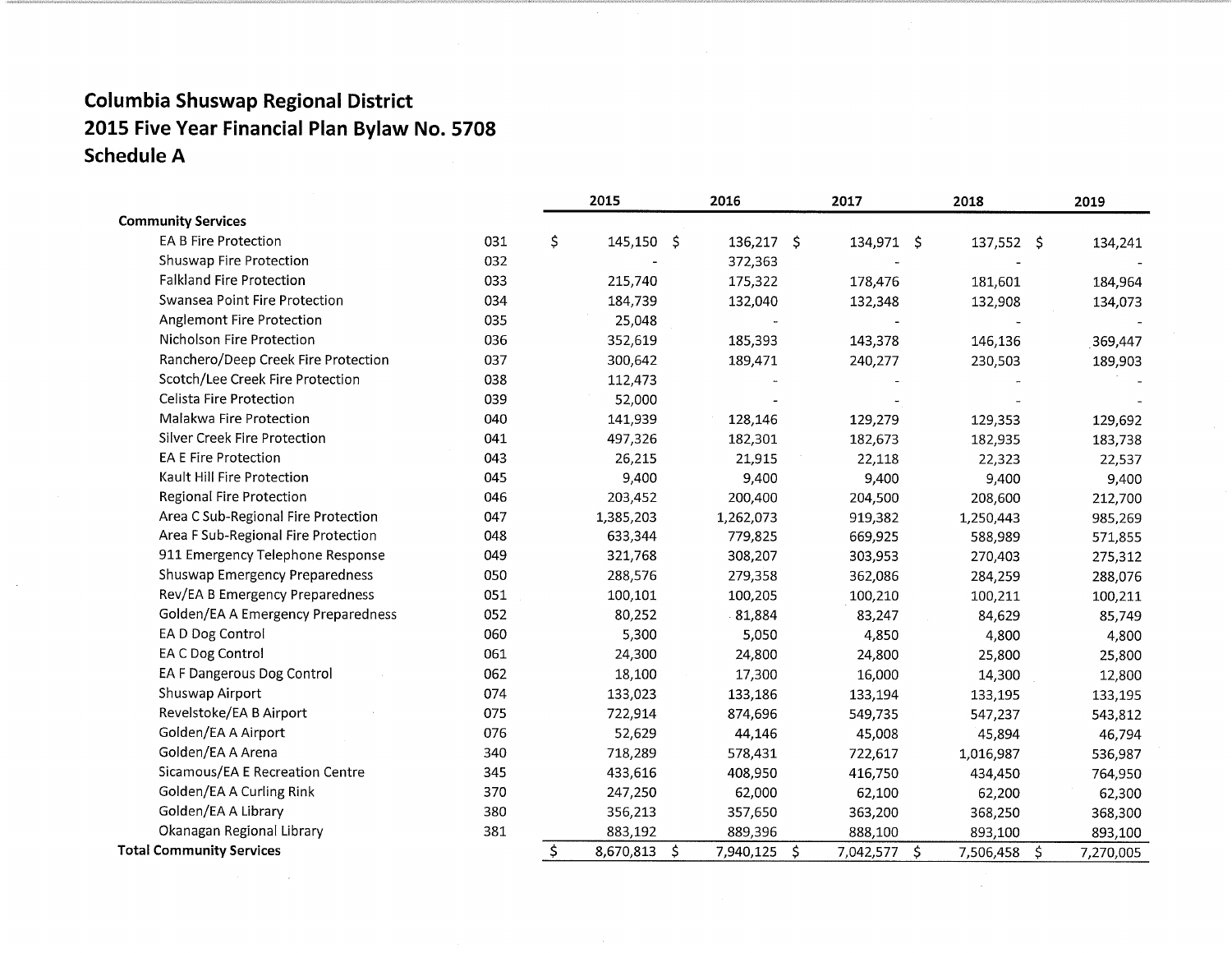|                                       |     |    | 2015       |    | 2016      |    | 2017       |     | 2018      |     | 2019      |
|---------------------------------------|-----|----|------------|----|-----------|----|------------|-----|-----------|-----|-----------|
| <b>Utilities</b>                      |     |    |            |    |           |    |            |     |           |     |           |
| St Ives Street Lights                 | 084 | \$ | $3,500$ \$ |    | 3,700     | -S | $3,700$ \$ |     | 3,700 S   |     | 3,700     |
| C Strata K46 Street Lights            | 085 |    | 1,849      |    | 1,900     |    | 2,000      |     | 2,100     |     | 2,200     |
| Swansea Point Street Lights           | 086 |    | 8,577      |    | 9,000     |    | 10,000     |     | 11,000    |     | 12,000    |
| Crestview Subdivision Street Lights   | 087 |    | 3,200      |    | 2,800     |    | 2,400      |     | 2,000     |     | 1,600     |
| <b>Falkland Street Lights</b>         | 088 |    | 11,112     |    | 10,900    |    | 11,200     |     | 11,700    |     | 12,200    |
| <b>Blind Bay Street Lights</b>        | 089 |    | 74,400     |    | 87,700    |    | 100,700    |     | 113,200   |     | 125,200   |
| <b>EA E Street Lights</b>             | 090 |    | 3,400      |    | 3,500     |    | 3,600      |     | 3,700     |     | 3,800     |
| Mountain View Street Lights           | 091 |    | 7,200      |    | 6,200     |    | 5,200      |     | 4,200     |     | 3,200     |
| <b>Fairway Greens Street Lights</b>   | 082 |    | 5,900      |    | 4,900     |    | 4,100      |     | 3,300     |     | 3,500     |
| Sorrento Street Lights                | 093 |    | 2,957      |    | 3,000     |    | 3,000      |     | 3,000     |     | 3,000     |
| <b>Highlands Street Lights</b>        | 094 |    | 8,100      |    | 6,900     |    | 5,700      |     | 4,500     |     | 3,300     |
| Galena Shores Waterworks              | 199 |    | 54,762     |    | 55,362    |    | 55,962     |     | 56,562    |     | 57,162    |
| <b>Falkland Waterworks</b>            | 201 |    | 191,156    |    | 95,648    |    | 95,648     |     | 95,648    |     | 95,648    |
| Cedar Heights Waterworks              | 202 |    | 151,500    |    | 151,500   |    | 151,500    |     | 151,500   |     | 151,500   |
| Eagle Bay Waterworks                  | 203 |    | 68,550     |    | 143,550   |    | 43,550     |     | 43,550    |     | 43,550    |
| Saratoga Waterworks                   | 204 |    | 72,196     |    | 72,196    |    | 97,196     |     | 72,196    |     | 72,196    |
| MacArthur/Reedman Waterworks          | 206 |    | 94,250     |    | 76,250    |    | 126,250    |     | 101,250   |     | 76,250    |
| Sorrento Waterworks                   | 208 |    | 282,069    |    | 522,069   |    | 1,022,069  |     | 272,069   |     | 272,069   |
| Anglemont Waterworks                  | 209 |    | 2,990,230  |    | 967,000   |    | 967,000    |     | 967,000   |     | 967,000   |
| South Shuswap Liquid Waste Management | 210 |    | 69,892     |    | 59,495    |    | 38,975     |     | 37,949    |     | 37,897    |
| North Shuswap Liquid Waste Management | 211 |    | 44,278     |    | 40,714    |    | 23,536     |     | 22,677    |     | 22,634    |
| Seymour Arm Liquid Waste Management   | 212 |    | 10,363     |    | 9,018     |    | 7,451      |     | 5,373     |     | 4,269     |
| Area E Liquid Waste Management        | 213 |    | 37,704     |    | 35,886    |    | 24,294     |     | 23,714    |     | 23,686    |
| <b>Total Utilities</b>                |     | S  | 4,197,145  | Ŝ. | 2,369,188 | Ŝ. | 2,805,031  | \$. | 2,011,888 | \$. | 1,997,561 |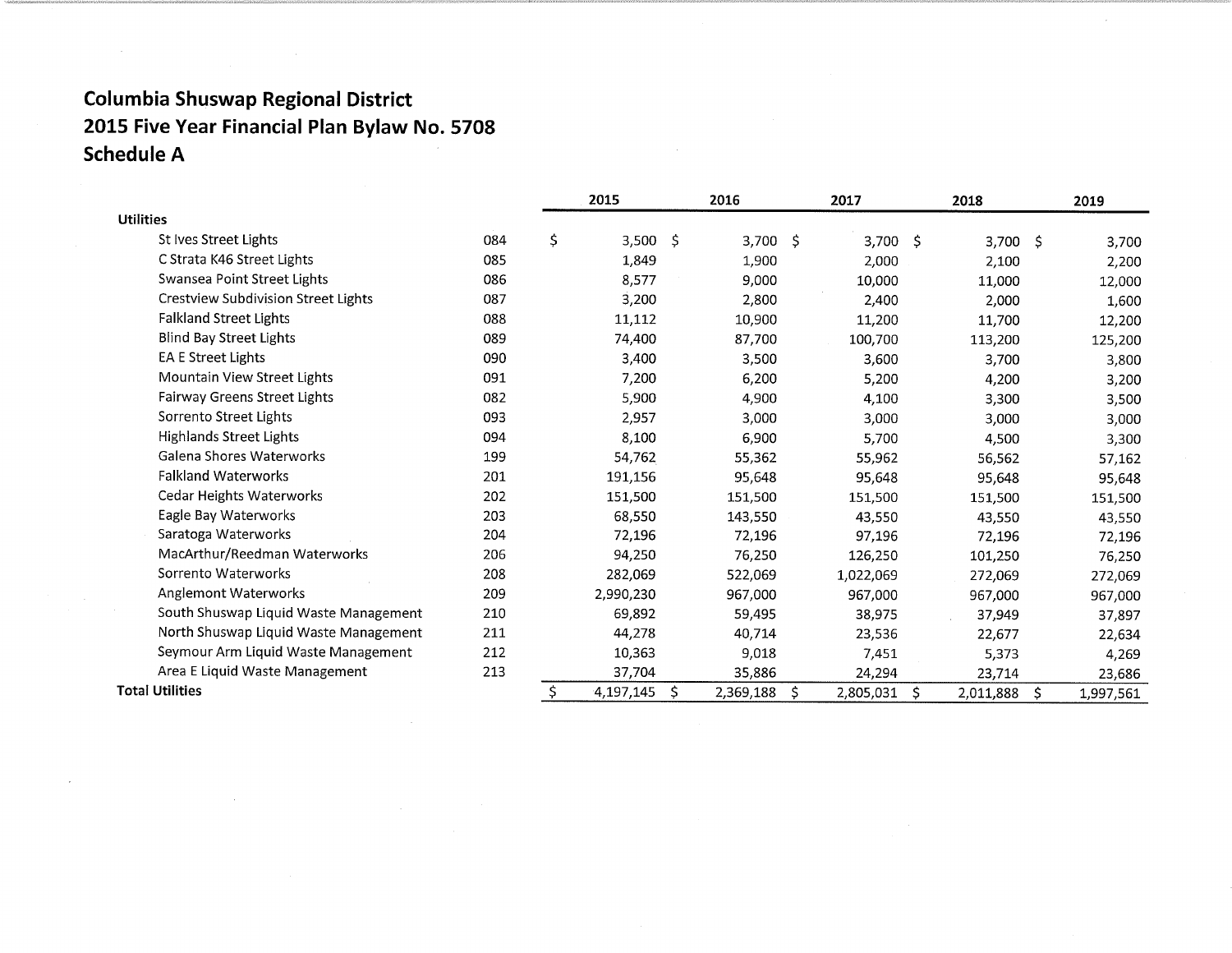|                                               |     | 2015             |      | 2016        |    | 2017        |    | 2018           | 2019      |
|-----------------------------------------------|-----|------------------|------|-------------|----|-------------|----|----------------|-----------|
| <b>Parks and Recreation</b>                   |     |                  |      |             |    |             |    |                |           |
| EA D Community Parks GIA                      | 313 | \$<br>20,200 \$  |      | $20,200$ \$ |    | $20,200$ \$ |    | 20,200 \$      | 20,200    |
| Rose Clifford Community Park                  | 315 | 81,114           |      | 114,913     |    | 60,652      |    | 50,649         | 42,630    |
| EA E Parks & Playgrounds                      | 320 | 28,804           |      | 33,311      |    | 33,079      |    | 28,386         | 28,656    |
| Community Parks - EA A                        | 321 | 197,401          |      | 182,820     |    | 230,691     |    | 241,710        | 186,260   |
| Community Parks - EA B                        | 322 | 4,250            |      | 4,200       |    | 4,050       |    | 3,850          | 3,650     |
| Community Parks - EA C                        | 323 | 835,710          |      | 702,035     |    | 704,002     |    | 584,250        | 584,513   |
| Community Parks - EA D                        | 324 | 153,372          |      | 123,012     |    | 123,751     |    | 124,113        | 124,856   |
| Community Parks - EA E                        | 325 | 315,593          |      | 188,185     |    | 168,814     |    | 154,771        | 155,819   |
| Community Parks - EA F                        | 326 | 395,040          |      | 315,577     |    | 380,566     |    | 315,503        | 315,838   |
| <b>Total Parks and Recreation</b>             |     | 2,031,484        | S.   | 1,684,253   | Ŝ. | 1,725,805   | Š. | $1,523,432$ \$ | 1,462,422 |
| <b>Economic Development and Tourism</b>       |     |                  |      |             |    |             |    |                |           |
| Shuswap Economic Development                  | 300 | \$<br>181,021 \$ |      | 184,411 \$  |    | 187,869 \$  |    | 187,869 \$     | 187,869   |
| EDC Sicamous, EA Areas C D E & F              | 302 | 528,052          |      | 459,278     |    | 459,964     |    | 463,998        | 468,200   |
| EA C Tourism Info Centre                      | 304 | 35,900           |      | 35,900      |    | 35,900      |    | 35,900         | 35,900    |
| Film Commission - All Members                 | 305 | 61,444           |      | 55,472      |    | 52,474      |    | 52,474         | 52,474    |
| <b>Total Economic Development and Tourism</b> |     | 806,417          | - \$ | 735,061     | Ŝ. | 736,207     | S  | 740,241        | 744,443   |